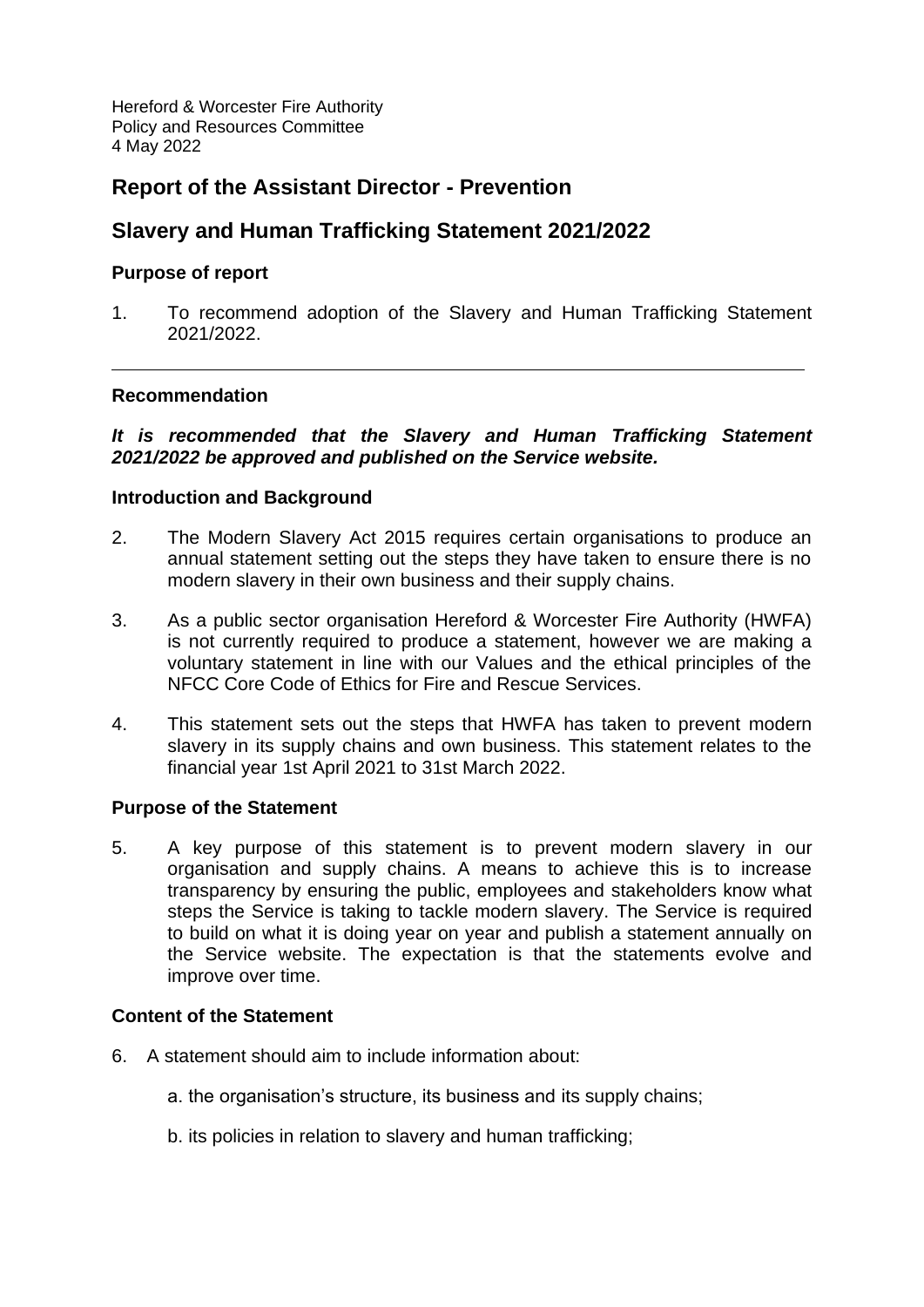c. its due diligence processes in relation to slavery and human trafficking in its business and supply chains;

d. the parts of its business and supply chains where there is a risk of slavery and human trafficking taking place, and the steps it has taken to assess and manage that risk;

e. its effectiveness in ensuring that slavery and human trafficking is not taking place in its business or supply chains, measured against such performance indicators as it considers appropriate;

f. the training and capacity building about slavery and human trafficking available to its staff.

- 7. The Modern Slavery Act requires a slavery and human trafficking statement to be approved and signed by an appropriate senior person in the organisation. This ensures senior level accountability, leadership and responsibility for modern slavery and gives it the serious attention it deserves. An organisation's senior leaders are best placed to foster a culture in which modern slavery is not tolerated in any form and are expected to lead and drive awareness.
- 8. The statement summarises the structure of the Service, policies applicable to modern slavery and the relevant steps the Service has taken to date in relation to modern slavery and highlights how we do this in relation to procurement and safeguarding.

# **Training**

9. In order to achieve a greater understanding of slavery and human trafficking it is recommended that the Service takes further steps to build knowledge and awareness and that training on slavery and human trafficking is incorporated into existing safeguarding training and made available to members of staff.

# **Conclusion/Summary**

10. To conclude, whilst not legally required - HWFA has chosen to make a Slavery and Human Trafficking statement publicly available in order to raise awareness and ensure there no modern slavery in our own business and supply chains.

#### **Corporate Considerations**

| <b>Resource Implications (identify)</b><br>any financial, legal, property or<br>human resources issues)                                                                           | There may be a financial implication to fund<br>training provided to staff members.                                      |
|-----------------------------------------------------------------------------------------------------------------------------------------------------------------------------------|--------------------------------------------------------------------------------------------------------------------------|
| <b>Strategic Policy Links (identify)</b><br>how proposals link in with current<br>priorities and policy framework<br>and if they do not, identify any<br>potential implications). | The statement directly supports our<br>safeguarding and procurement workstreams<br>and links to the Prevention strategy. |